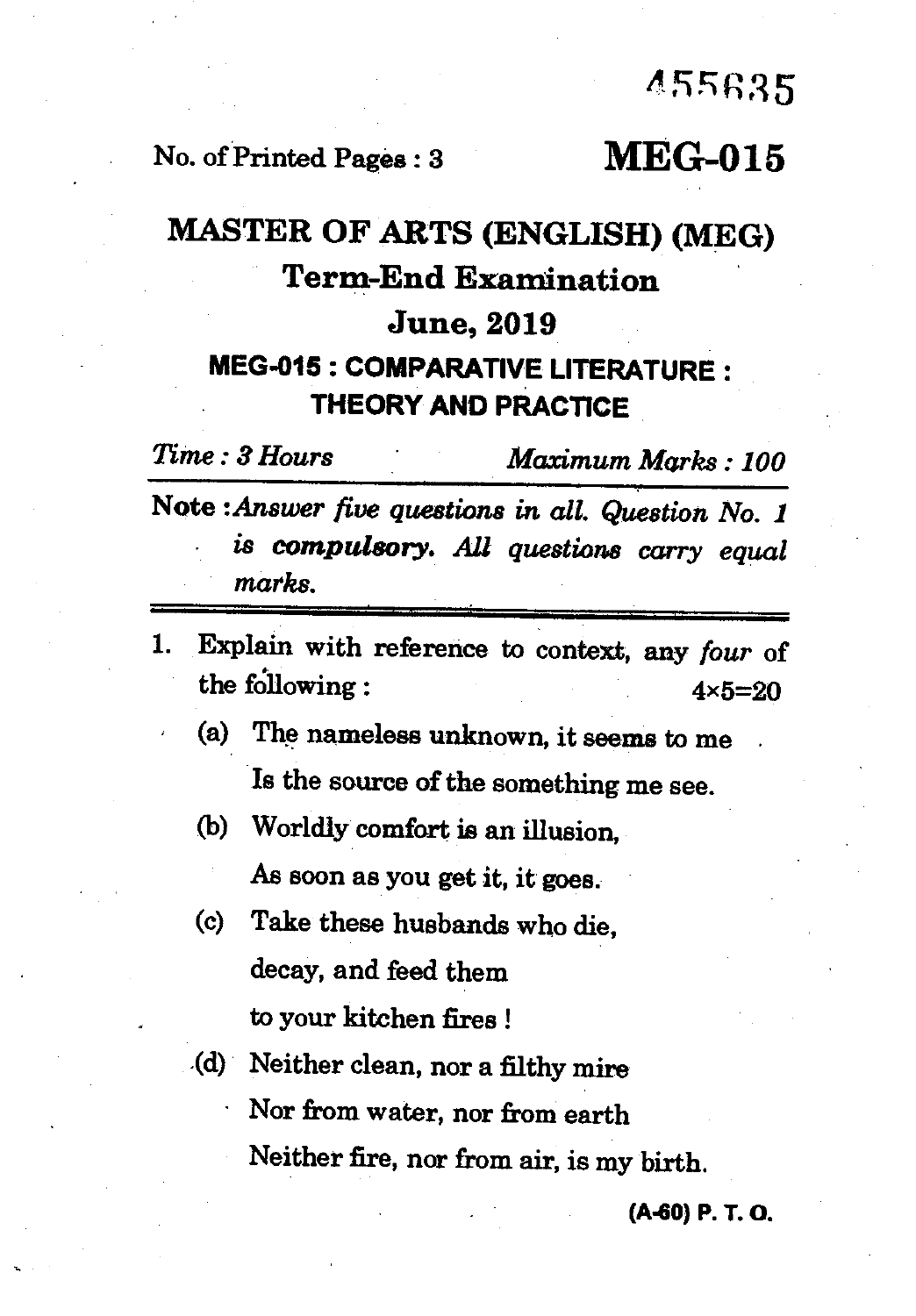- (e) Words are the only Jewels I possess Words are the only clothes that I wear Words are the only food that sustains my life
- (f) I do not ring the temple bell : I do not set the idol on its throne : I do not worship the image with flowers.
- (g) They spent their time finding out if the prisoner had a navel, if his dialect had any connection with Aramaic, how many times he could fit on the head of a pin, or whether he wasn't just a Norwegian with wings.
- (h) At this extraordinary sight, everything seemed to turn round with him. He felt as though he could hardly keep upright on his legs; but though trembling all over as though with fever, he resolved to wait till the nose should return to the carriage.
- 2. Discuss the relevance of liberalisation and globalisation to comparative literature. 20
- 3. Distinguish between oral and written literature by giving the main characteristics of each. 20
- 4. What are life writings ? Discuss with reference to any of the prescribed texts. 20

**(A-60)**